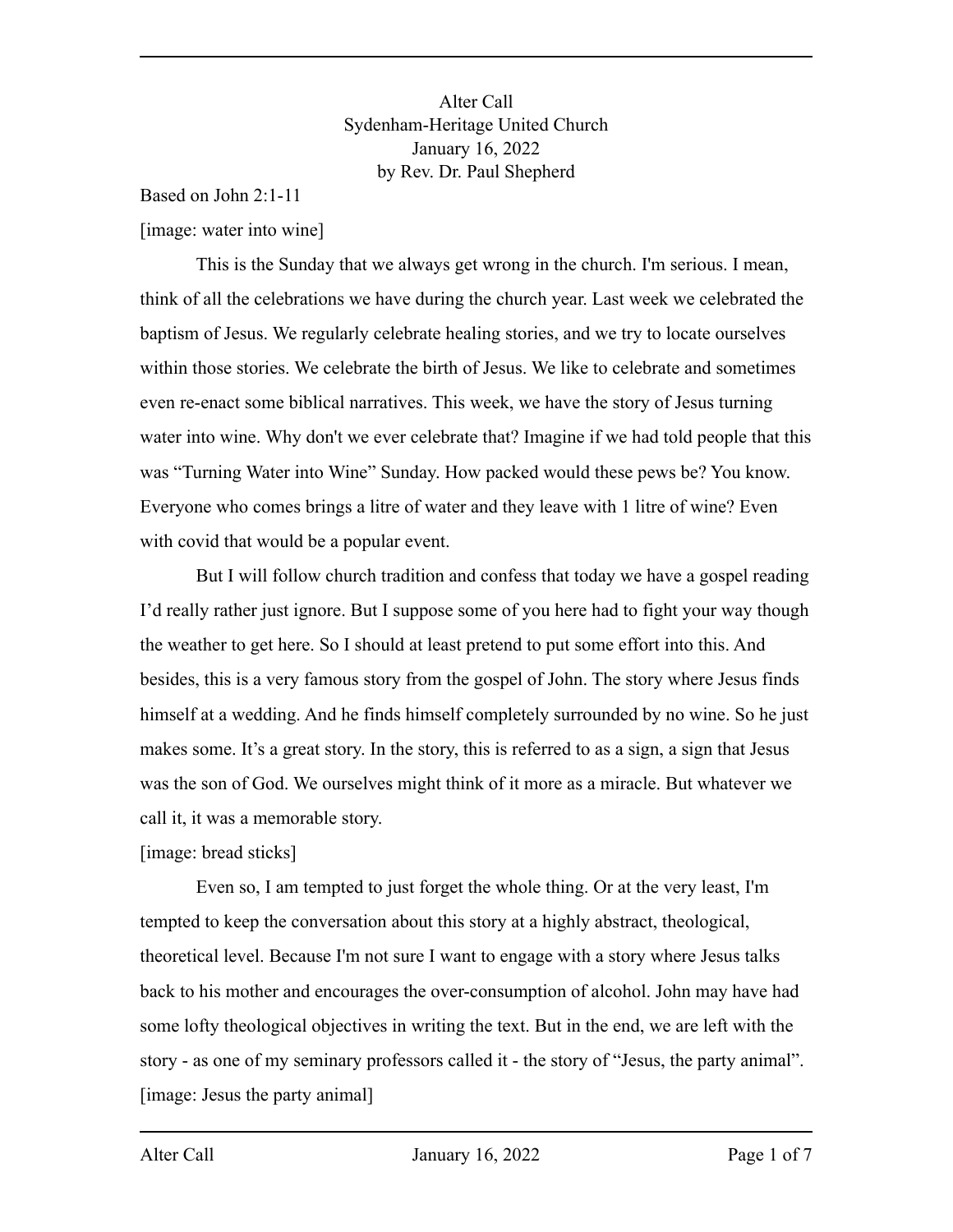And yet, I can not leave the story at an abstract level. For one thing, the historicity of this story is unclear. That is, of course, the politically correct way of saying that many scholars do not believe that the story happened at all. The fact that the story only appears in the gospel of John and in none of the other gospels should at least give us pause for thought. Because it raises the question, "What was John trying to accomplish with this story that the other gospel writers did not care about?" What indeed? [image: Jesus healing]

It's a bit hard to figure out. On the one hand, it's just another story of Jesus performing a miracle. That's the sort of thing we expect to read in the gospels, right? But I'm not so sure. Most of the miracles that Jesus was said to have performed involved healing people. That's an action that had long-term benefits for the sick person. And the people who Jesus healed usually had already made huge efforts to find healing using more traditional methods. In those healing stories, Jesus was the last resort. But with this story of Jesus turning water into wine, the miracle seems quite frivolous really. Jesus does his magic trick before anyone even asks the host if he has more wine stashed away. This is not the last resort at all. The text does not say, "quick - more wine before the happy couple sober up and change their minds!" There is no crisis at all in this story. No problem that needs solving.

# [image: barrels of wine]

And beyond that - the story is - to say the least - not very united-churchy. Here in the United Church we do not even use wine for communion. And here is Jesus giving out free wine by the gallon. Since the host ran out of wine we have to imagine that everyone at the party was already soused. Why give them even more wine? The guests probably needed water to combat dehydration more than they needed wine at that moment. If Jesus was just a bit more health conscious he should have encouraged the guests to drink the water as water and to take it easy on the booze. And if we read this story literally, that's maybe about as far as we can go with it.

But there are other ways to read the story. Perhaps the story is not about wine at all. Perhaps the wine is simply a vehicle to deeper meaning. Or as the Romans said, "in vino veritas". What does this story mean to us?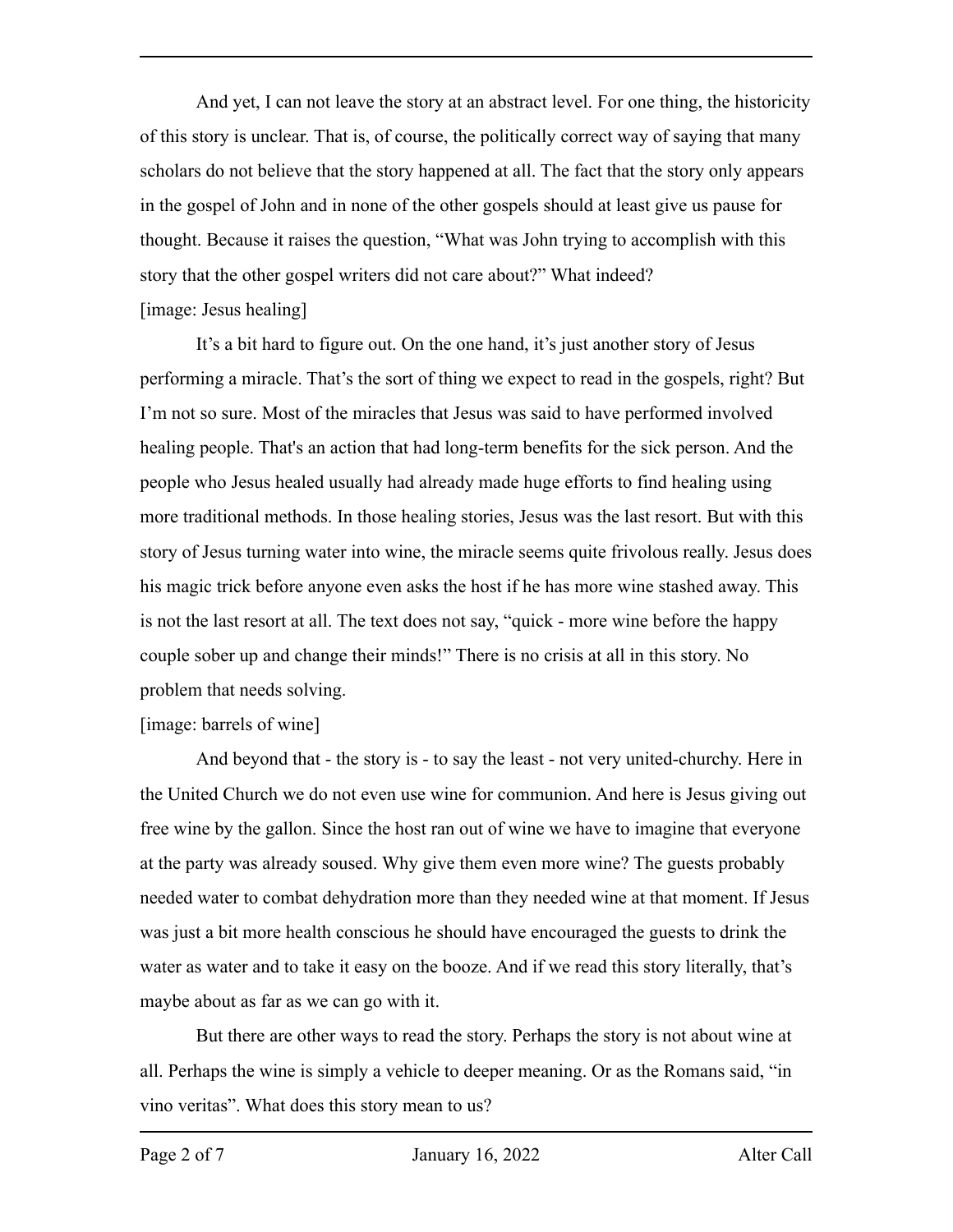[image: hand washing]

For me, the most interesting feature of this story is that Jesus didn't just turn water into wine. He transformed water intended for use in hand-washing into wine. Jesus did not create wine out of thin air. In the story Jesus re-purposed water that was intended to service the traditional ritual of hand-washing. In Jesus's day, of course, hand washing was not done for sanitary reasons. The ritual was followed simply as one of many cultural traditions that tradition dictated must be followed.

So, one way to read this story is to recognize that ritual hand-washing was a tradition. Traditions are things that we do today because we did them yesterday. Following a tradition today is - at some level - about preserving our past. Whereas, providing adequate refreshments at a wedding party is about the present. It's about making new friends. It's about building new relationships. It's about living today. There was a shortage of resources, and Jesus decided that wine was more important than handwashing. Jesus decided that relationships were more important than tradition.

If we read the story that way, then we see the story as a battle between the past and the present. A battle between following the rules or creating new relationships. And Jesus responds decisively. When the wine runs out, he doesn't ask the host if they have more wine hidden away. He doesn't ask someone to run out to an off-sale. Jesus apparently without hesitation except for his dealing with his mother - chooses to honour the present relationships over the past with its rules and traditions.

Can we imagine that sort of party here - in this congregation? Can we imagine having to make a choice. And giving more value to building new relationships and building community than holding onto some of the traditions and rules of our past? What traditions are we willing to look beyond - right here? And what vision of new relationships can we imagine - right here? And are we willing to give up some of our traditions to create those new relationships?

If you are wondering what I'm talking about, let me give you a hypothetical example. How would you respond if I told you (don't worry, I'm making this up) that we would have more young people come to worship at Sydenham-Heritage United Church if we held worship on Tuesday evenings? Would we be willing to move our services to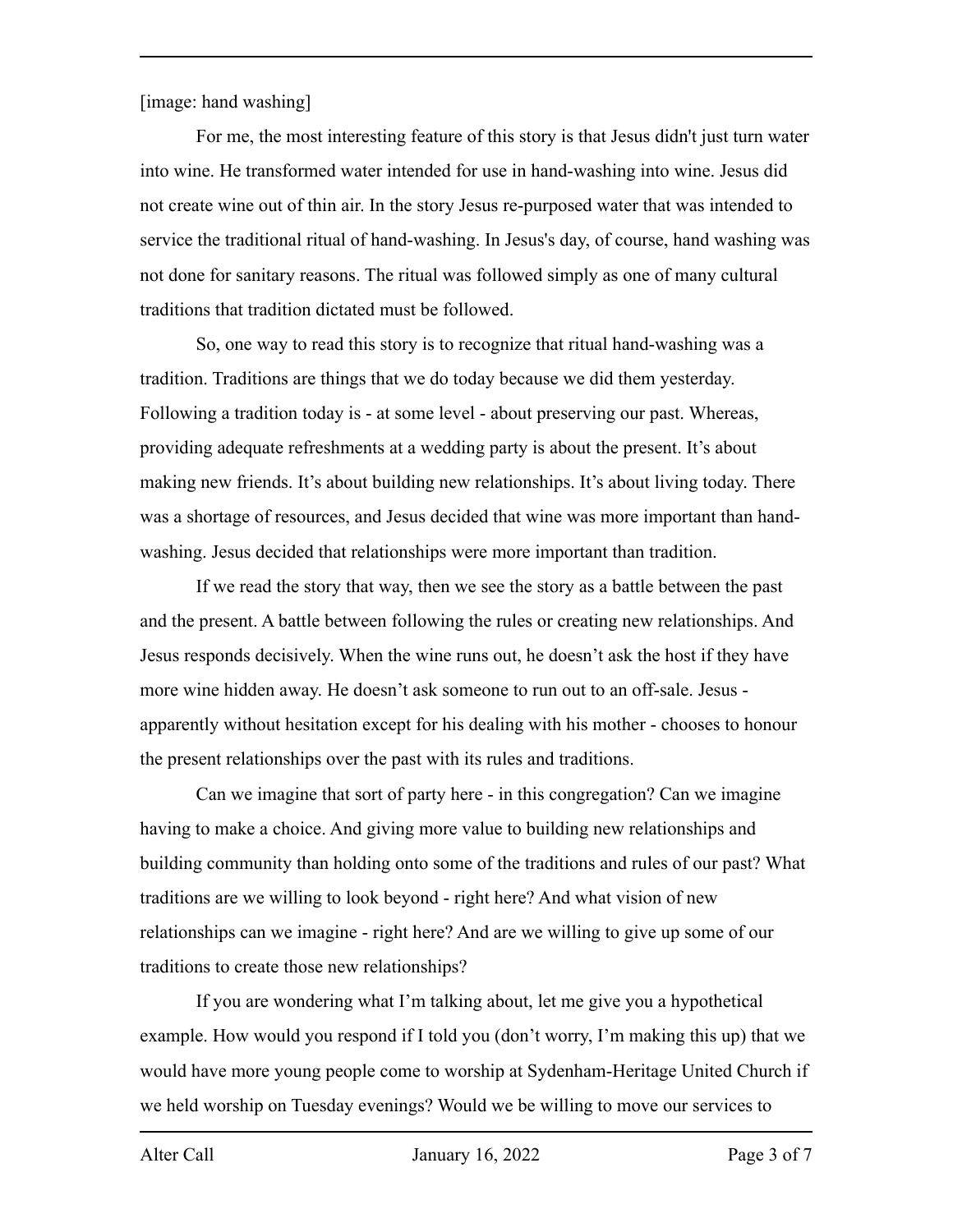Tuesdays in order to create those new relationships with young people? Or would we stick to our traditions?

And you can all relax, because that's not where I'm going with this sermon. The very probable truth is that the story in John was more like a battle between 2 traditions. One tradition was hand-washing. Another tradition was that the host was expected to have enough refreshments for guests. Having adequate refreshments was a tradition. I don't believe the story is really a contrast between honouring our past and creating our present. It's something even more difficult to talk about. I think It's about doing what is most important and allowing other things to take a back seat.

## [image: Washington post]

I'm reminded of a true story. The Washington Post is a very old company that has produced newspapers since 1877. But as we all know, over the last decade or so newspaper sales have dropped dramatically. Many people now get their news on the radio, or TV, or online, or on their phone or tablet. For example, Marjorie and I share news stories over breakfast on our iPads. She gets stories from the CBC and the BBC. I get my stories from the Russia Today, CBC, and Aljezera. I don't even remember the last time I saw a newspaper in my home.

Anyway, with the decline in newspaper sales, the executives at The Post were naturally concerned. Some of the executives thought this was a crisis. They thought it was the end of the company. They wanted to made strategic decisions to close the company in the most profitable way. Profitable for themselves of course. Other executives really could not see what the fuss was about. They saw a problem to manage, but no crisis. And do you know what made the difference? What was it that made some executives fearful while other executives got creative? What made the difference was the type of business the executives thought they were in. Because the executives did not agree on what the core business of the Washington Post was.

Some of the executives thought that The Washington Post was a newspaper company. They made and sold newspapers after all. Of course it's a crisis if newspaper sales drop. But other executives had never thought that The Post was a newspaper company. In their minds, The Post was a media company. They collected, edited, and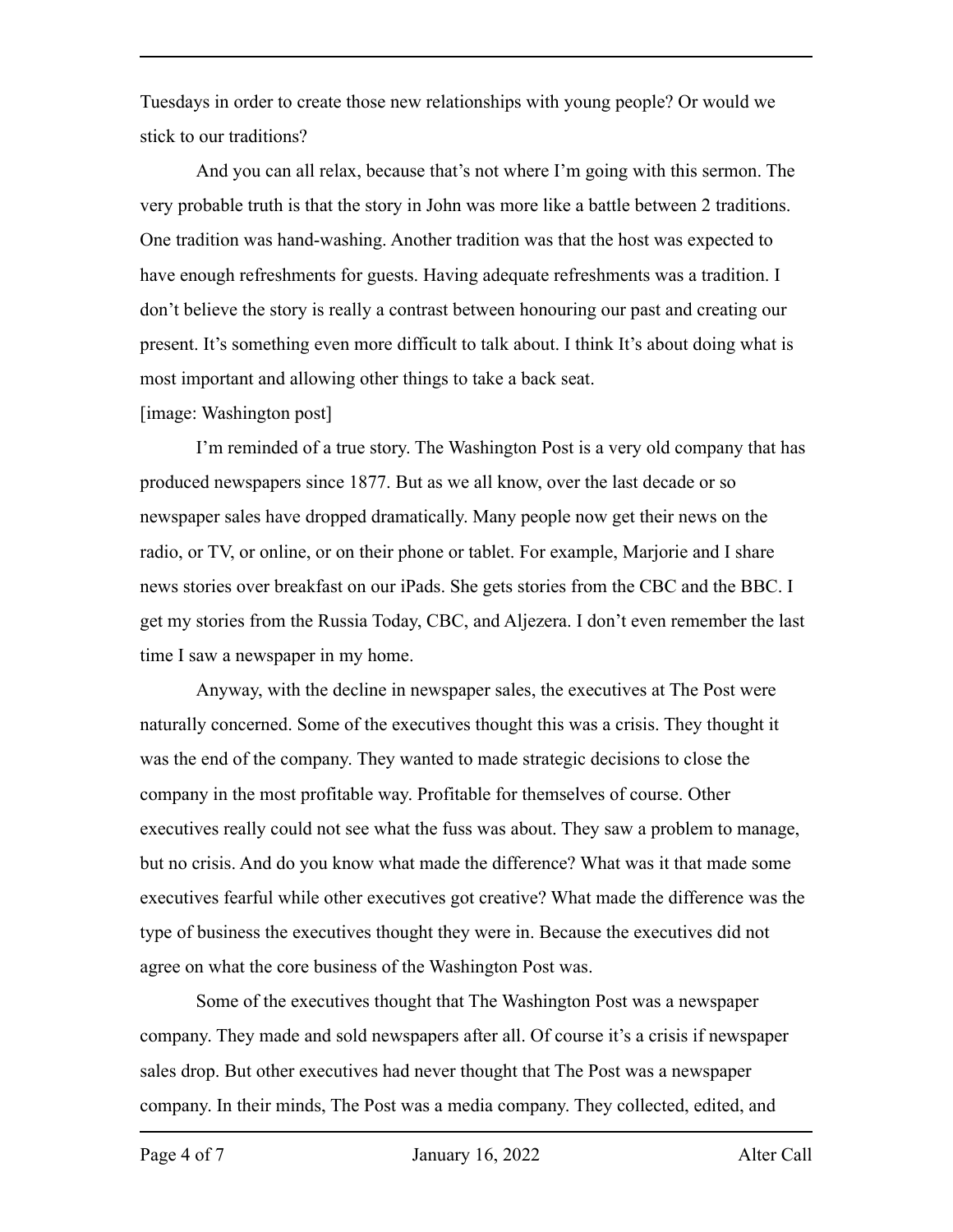assembled news stories and distributed those stories to people. For those executives, there was no crisis. Newspaper sales were down, but that only meant that they had to get creative and find other ways to get their stories out. They needed to change. But there was no crisis. Their core business (creating and sharing news stories) could continue. They could keep their core business as long as they were willing to change how the news stories were distributed.

## [image: empty pews]

And this is exactly what is happening in mainline churches across North America. Even before covid. Across the board, Sunday attendance is dropping. Is this a crisis? Is this a crisis here at Sydenham-Heritage United Church? Well, if you think our core business is filling pews, then yes you must think we have a crisis. But is filling pews our core business? What if our core business is something else? Perhaps we - like The Washington Post - can change how we do things in order to preserve the reason this congregation exists in the first place. We have to change. But we do not have to close down unless we choose to.

# [image: change]

And now I've used the "C" word. Change. And what do we think of the word "change" anyway? When we hear the word "change" coming from the pulpit - what do you think? Do you think that Rev. Paul will eventually get used to us and leave us alone? You do outnumber me after all. Or when you hear the word "change", do you think "not again". Or when you hear the word "change", do you think "it's about time"? [image: altar call]

When you saw that the title for this reflection was "Alter Call" I'm sure some of you thought it was a typo. I must have meant an "Altar Call". Perhaps you hoped I would call people to the Altar to rededicate themselves, like Norm here.

# [image: alter call]

But by now you all realize that the sermon title was not a typo. This is an "Alter Call" - a call to change. A call to grow into who we are supposed to be. Remember that God loves us just as we are. But God also loves us too much to leave us just as we are.

Jesus transformed water from what it was into what it needed to be. And the spirit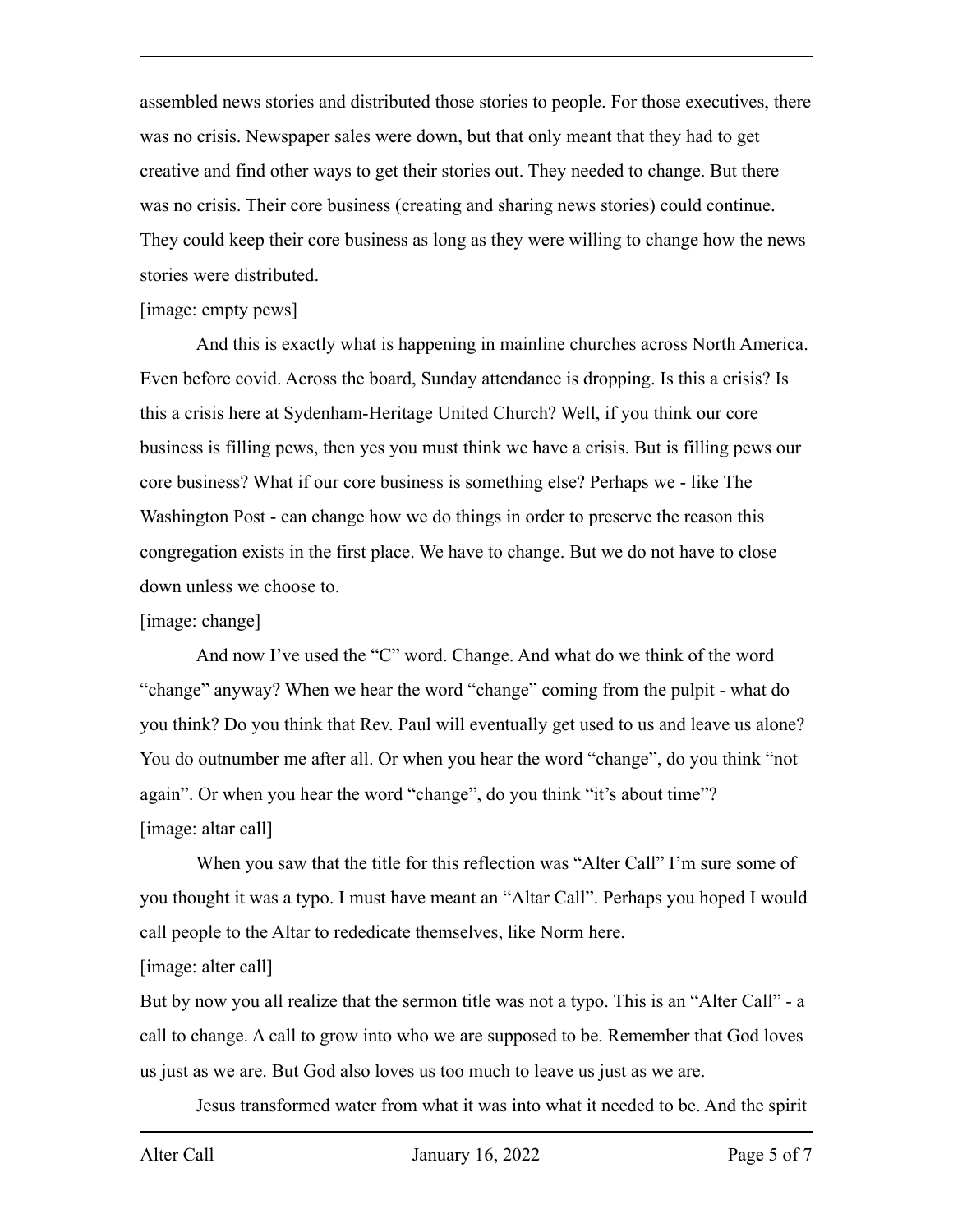can help transform us from who we are into who we need to be. We need to work at it too of course.

This does not mean throwing away our past either. The key is to figure out the "essential ingredients" of this congregation so we don't lose them while other elements the incidental ones - can change. And so I invite each of us to consider what the "essential ingredients" of this community of faith are. What traditions and relationships do we need to maintain in order to keep being who we are? What traditions and relationships will we let go of? What traditions and relationships will we transform in order to bring new life to them?

## [image: flipchart]

So now I want to hear from you. But I already have. Do you remember in the fall I put a flip chart in the church near the parking lot door. And I invited people to say what they cared about in this community. Specifically, I was trying to tease out some of the "essential ingredients" here. Do you remember those lawn signs that were popular last summer that said, "Hate has no home here". And that's a great message. But that statement says who we are not. So who are we? The flip chart was an opportunity for people to express who we are here at Sydenham-Heritage United Church. Or perhaps, who we want to be.

# [video: flipchart slo-mo]

One thing that people named was "love". Hate does not live here. Love lives here. That's a great start, but it's a bit vague. Some people offered more specific words: kindness, compassion, equity, respect, acceptance, justice, understanding. And some people were brave enough to name concerns they see within this congregation: lack of respect for differing opinions, too much judgement, a feeling that some people have that they they are not free to be themselves here.

# [image: butterfly]

A common thread I see running through all these ideas is …. Relationship. We want to be a place where people are free to bring their whole selves here, and to be in relationship with others, whether those other people are similar to us or not. We want to share our lives with each other.